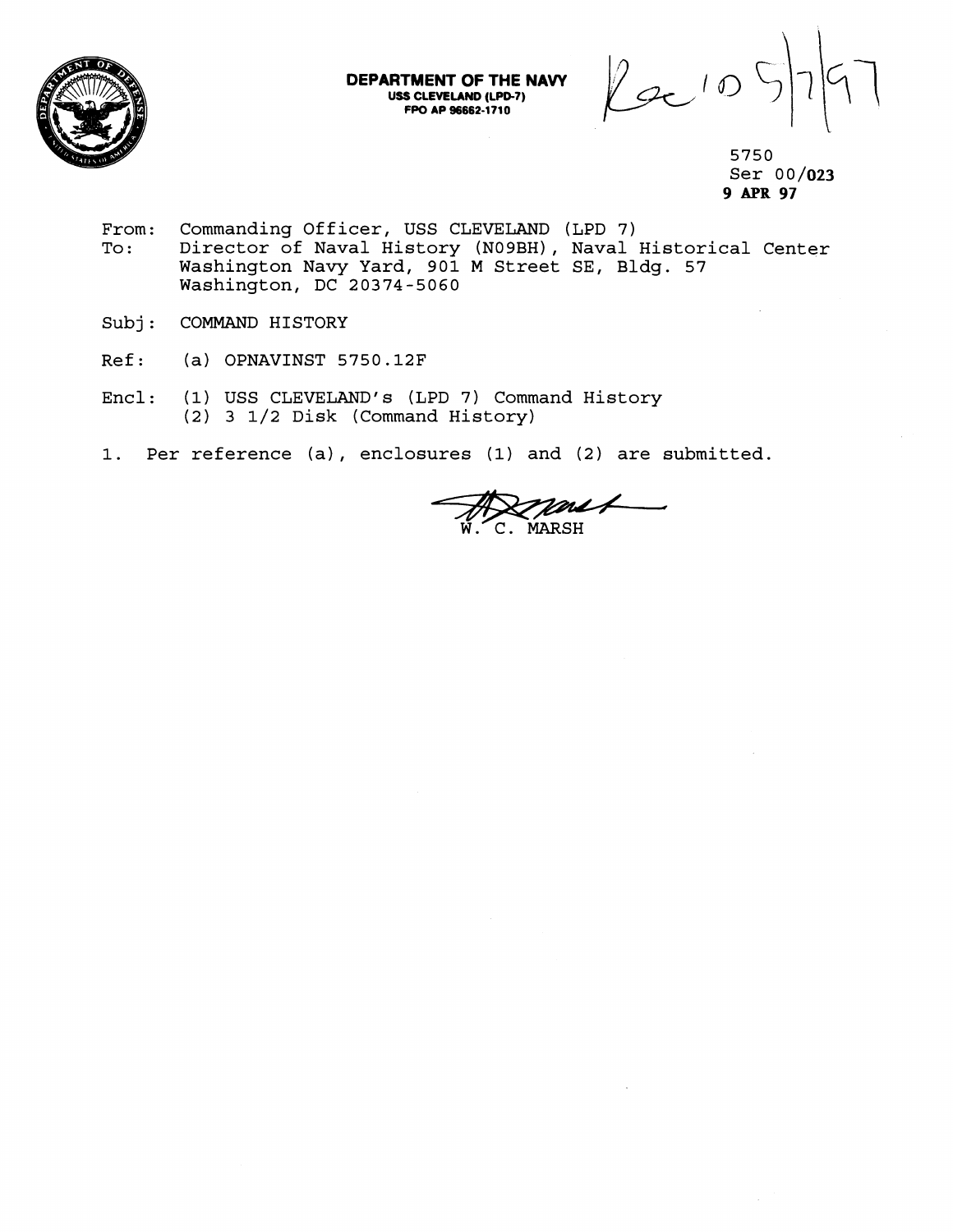USS CLEVELAND (LPD 7)<br>To: Director of Director of Naval History Subj: COMMAND HISTORY 1. Command Composition and Organization as of 01 January 1996: Mission - Amphibious Warfare Immediate Superior In Command - COMMANDER AMPHIBIOUS GROUP THREE - Rear Admiral C.R. Saffell Commander - CAPT L. W. Nelms, USN Permanent Duty Station - Naval Station, San Diego 2. Chronology : 09 Jan 96 - Underway for OPERATIONAL PROPULSION PLANT EXAMINATION (OPPE) Preps. 12 Jan 96 - Return from OPPE Preps/Moored Pier 12. 16 Jan 96 - Underway for OPPE Preps. 19 Jan 96 - Return from OPPE Preps/Moored Pier 12. 23 Jan 96 - Underway for OPPE Preps. 26 Jan 96 - Return from OPPE Preps/Moored Pier 12. 30 Jan 96 - Embark COMPHIBRON FIVE. 16 Feb 96 - Disembark COMPHIBRON FIVE. 20 Feb 96 - Underway for OPPE Preps. 23 Feb 96 - Return from OPPE Preps/Moored Pier 12. 27 Feb 96 - Underway for OPPE Preps. 29 Feb 96 - Anchored at Anchorage 216/Underway for OPPE Preps. 04 Mar 96 - Anchored at Anchorage 216. 05 Mar 96 - OPPE Inbrief/Commence OPPE/Underway for OPPE. 07 Mar 96 - Return from OPPE/Moored Pier 12. 11 Mar 96 - TAILORED SHIPS TRAINING AVAILABILITY (TSTA) I11 Inbrief/Underway for TSTA 111. 15 Mar 96 - Return from TSTA III/Moored Pier 11. 19 Mar 96 - FINAL EVALUATION PROBLEM (FEP) Inbrief/Underway for 21 Mar 96 - Return from FEP/moored Pier 11. 28 Mar 96 - Embark COMPHIBRON FIVE. 15 Apr 96 - Commence KSQ-1 and Sailor Phone Installation. 17 Apr 96 - USS CLEVELAND was Awarded the Allen G. Ogden Award for Flight Deck Safety. 20 Apr 96 - Disembark COMPHIBRON FIVE/Embark COMPHIBGRU THREE. 26 Apr 96 - Command Picnic; Captains Cup Sports Challenge '96. 02 May 96 - Underway for deadstick move to Berth 61 North side of Pier 6. 06 May 96 - Commence Exercise RIMPAC '96-2 Onload/Embark MSSG 11/ Embark SEAL Team Three Det. Alpha. 07 May 96 - Commence Combat Systems Readiness Review (CSRR). 08 May 96 - Conducted Fast Cruise. 09 May 96 - ISIC shifted to COMPHIBRON FIVE/Embark Cryptological Direct Support Element (CDSE) 11 May 96 - Underway for Transit to Pearl Harbor  $HI/Embark$  Beach Master Unit (BMU) 1 Det. Foxtrot/Embark Assault Craft Unit 1 (ACU) 1 Det. Alpha.

January 24, 1997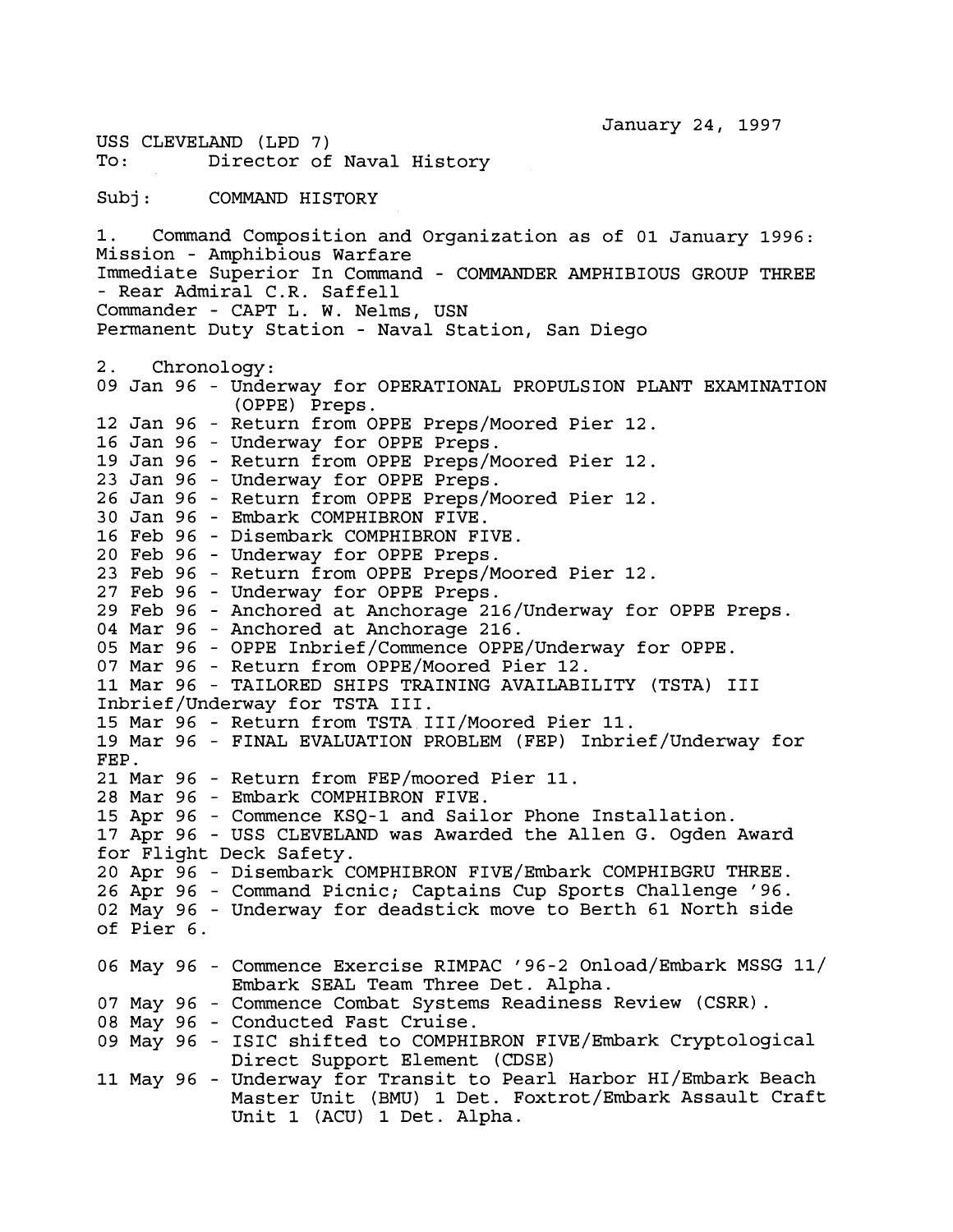18 May 96 - Commence Off-load at PTA Hawaii HI. 20 May 96 - Moored FISC Pier Pearl Harbor HI. 23 May 96 - Underway for Exercise RIMPAC '96-2, Assigned to Multi-national Force/Commence RIMPAC '96-2. 30 May 96 - Commence Backload at PTA Hawaii HI. 16 Jun 96 - Moored Berth F-13 Ford Island Pearl Harbor HI/ Commence Port Visit Pearl Harbor HI. 21 Jun 96 - Underway for Transit to NAVSTA San Diego CA. 25 Jun 96 - Commence Comprehensive Communications Assessment. 27 Jun 96 - Commence RIMPAC '96-2 Off-load at Camp Pendleton CA/ Disembark MSSG 11/Disembark SEAL Team 3 Det. Alpha/Disembark BMU 1 Det. Foxtrot/Disembark ACU 1 Det. Alpha. 28 Jun 96 - Return from Exercise RIMPAC '96/Moored Pier 11. 29 Jun 96 - Disembark CDSE. 08 Jul 96 - Commence Medical Readiness Evaluation (MRE). 09 Jul 96 - Underway for Transit to NAVWEPSTA Seal Beach CA. 10 Jul 96 - Moored NAVWEPSTA Seal Beach CA/Commence Weapons Onload. 11 Jul 96 - Underway for transit to NAVSTA San Diego CA/Moored Pier 11. 12 Jul 96 - Commence FLEETEX Onload/Embark MSSG 11/Embark SEAL Team Three Det. Alpha/Embark BMU 1 Det. Foxtrot/ Embark ACU 1 Det. Alpha. 13 Jul 96 - Embark CDSE. 15 Jul 96 - Underway for FLEETEX. 22 Jul 96 - Return from FLEETEX/Moored Pier 11./Disembark MSSG 11/Disembark SEAL Team 3 Det. Alpha/Disembark BMU 1 Det. Foxtrot/Disembark ACU 1 Det. Alpha. 23 Jul 96 - Commence FLEETEX Off-load/Disembark MSSG 11/Disembark SEAL Team 3 Det. Alpha/Disembark BMU 1 Det. Foxtrot/Disembark ACU 1 Det. Alpha/Disembark CDSE. 30 Jul 96 - Commence Environmental Health Survey. 07 Aug 96 - Embark MSSG 11/Embark CDSE. 08 Aug 96 - Underway for JTFEX/Commence JTFEX Onload/Embark SEAL Team 3 Det. Alpha/Embark BMU 1 Det. Foxtrot/Embark ACU 1 Det. Alpha. 10 Aug 96 - Anchored at Anchorage 173/Commence MSSG 11 Off-load. 11 Aug 96 - Underway from for JTFEX. 13 Aug 96 - Anchored at Anchorage 173/Commence MSSG 11 Backload. 16 Aug 96 - Commence JTFEX Amphibious Assault/Disembark MSSG 11/ Disembark SEAL Team 3 Det. Alpha/Disembark BMU 1 Det. Foxtrot/Disembark ACU 1 Det. Alpha. 17 Aug 96 - Anchored at the Del Mar Boat Basin/Underway for Return to NAVSTA San Diego **CA.**  19 Aug 96 - Return from JTFEX/Moored Pier ll/Commence Pre-Overseas Movement (POM) Period/Disembark CDSE. 20 Aug 96 - Commence JTFEX Offload/GI4 IMAV Arrival Conference, Commence 614 IMAV. 26 Aug 96 - Commence SCLISIS Equipment Validation/CENTCOM Liason Team Visit. 09 Sep 96 - Commence NIPERNET/SIPERNET Instalation.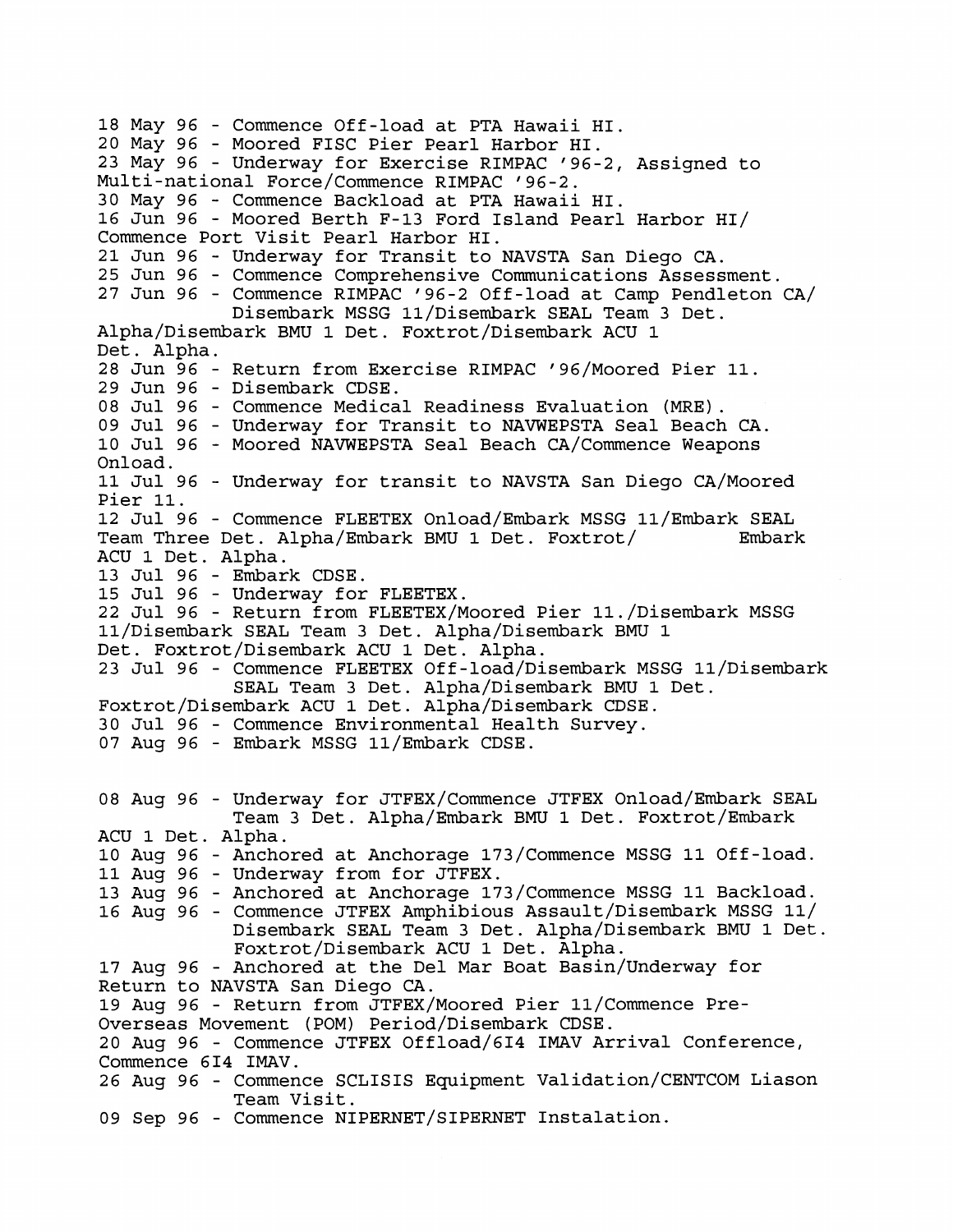13 Sep 96 - Underway for Family/Guest Day Cruise/Return from Family/Guest Day Cruise/Moored Pier 11. 16 Sep 96 - Commenced Chief Petty Officer Initiations. 17 Sep 96 - Embark COMPHIBRON FIVE/Commence Shipwide Safety Standown. 18 Sep 96 - Commence Postal Inspection. 23 Sep 96 - Disembark COMPHIBRON FIVE. 24 Sep 96 - Underway for Pre-Deployment Sea Trials. 26 Sep 96 - Return from Pre-Deployment Sea Trials/Moored Pier 11. 03 Oct 96 - Commence WESTPAC '96 Onload. 08 Oct 96 - Underway for WESTPAC '96 Onload/Embark MSSG 11/ Embark SEAL Team 3 Det. Alpha/Embark BMU 1 Det. Foxtrot/Embark ACU 1 Det. Alpha. Return from WESTPAC  $'96$ Onload/Moored Pier 11/Embark CDSE. 09 Oct 96 - COMNAVSURFPAC Pre-Deployment Visit. 10 Oct 96 - Underway for WESTPAC '96. 17 Oct 96 - Commence AMPHIBEX KAULA PTA Hawaii. 19 Oct 96 - Participated in Search And Rescue (SAR) Operations for Sailor missing from USS HARPERS FERRY. 24 Oct 96 - Assigned to Task Group 76.5 05 Nov 96 - Moored Sembawang Pier Singapore/Commence Singapore Maintenance Availability. 08 Nov 96 - Change of Command; CAPT L. W. Nelms, USN was relieved by CAPT. W. C. Marsh, USN. 11 Nov 96 - Underway for transit to Penang Malaysia. 12 Nov 96 - Anchored in Man-0-War Anchorage, Penang Harbor Malaysia/Moored Swettenham Pier Penang Malaysia/Commence Port Visit, Penang Malaysia. 18 Nov 96 - Anchored in Man-0-War Anchorage Penang Harbor Malaysia. 21 Nov 96 - Underway for Indian Ocean Transit. 28 Nov 96 - Assigned to Task Force 051/052/Commence Exercise Sea Soldier '97. 10 Dec 96 - Anchored in Muscat Harbor Oman/Commence Port Visit in Muscat Oman. 12 Dec 96 - Underway for Strait of Hormuz Transit. 13 Dec 96 - Embark COMPHIBGRU THREE/Assigned to Task Force 050/Transit Strait of Hormuz. 14 Dec 96 - Commence Exercise Eastern Maverick '97/Disembark COMPHIBGRU THREE. 20 Dec 96 - Moored Berth 5 Kuwait Harbor for Exercise Eager Mace 97-1 Off-Load/Commence Eager Mace 97-1 Off-Load/ Commence Eager Mace 97-1. 21 Dec 96 - COMFIFTHFLT Visit. 22 Dec 96 - Completed Exercise Eager Mace 97-1 Off-Load. 28 Dec 96 - Underway in Support of Operations Southern watch/ Vigilant Sentinel, Maritime Interception Operations (MIO) in the Northern Arabian Gulf (NAG) . 3. Narrative:

During the first few months of 1996 USS CLEVELAND conducted extensive preparations before conducting, and passing, OPPE.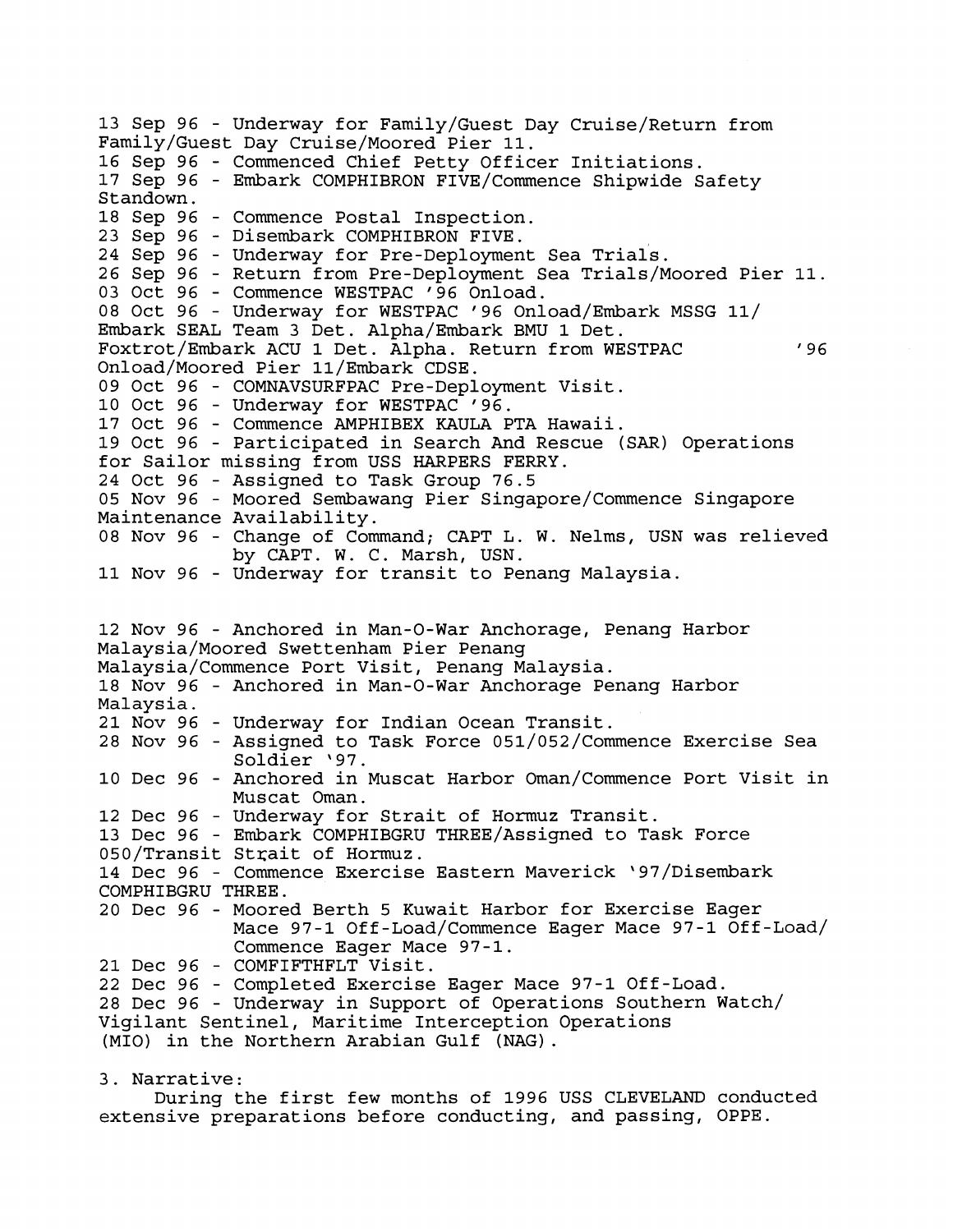After OPPE, CLEVELAND completed TSTA I11 and FEP, this completed the training cycle requirements following the last CNO maintenance availability.

A C41 improvement was conducted installing the KSQ-1 system, a part of JMCIS, and the Sailorfon, allowing personnel to make commercial long distance phone calls while at sea, CSRR followed this. During the installation, the Allen G. Ogden Award for Flight Deck Safety was awarded to USS CLEVELAND. Also a command picnic and "Captains Cup Sports Challenge" was held at Admiral Baker Field.

Next, CLEVELAND was assigned to COMPHIBRON FIVE, the ESSEX Amphibious Ready Group (ARG), embarked portions of the Eleventh Marine Expeditionary Unit (MEU) and participated in Exercise RIMPAC '96-2, an international training exercise involving six nations (United States, Canada, Japan, Chili, Australia, and the Republic of Korea). During this exercise CLEVELAND was assigned to the Multi-National Force. Also, a Comprehensive Communications assessment was conducted during the return transit. Upon returning from RIMPAC all embarked units were offloaded at Camp Pendleton CA.

Following the off-load an MRE was conducted and then a Major Weapons Onload at NAVWEPSTA Seal Beach CA, in preparation for WESTPAC '96. After the Onload, CLEVELAND again embarked portions of the llth MEU and participated in FLEETEX and then JTFEX. Between FLEETEX and JTFEX an Environmental Health Survey was conducted. During JTFEX the llth MEU achieved Special Operations Capable (SOC) certification, this concluded the ESSEX ARG's predeployment battle group workups. After battle group workups were completed and all embarked forces were off-loaded, POM leave period commenced.

During the POM period, CLEVELAND conducted a 614 maintenance availability with SIMA San Diego, a SCLISIS Equipment Validation, and the installation of the SIPRNET/NIPRNET allowing INTERNET access for the ship while at sea. After the POM period CLEVELAND got underway for a Family/ Guest Day cruise. A few days after the Family/Guest Day cruise, the newly selected CPOs were initiated and a few days after that a Postal Inspection was conducted. CLEVELAND got underway for a few days for predeployment sea trials and on loading of selected equipment at Camp Pendleton before WESTPAC. Following sea trials selected units from the llth MEU(S0C) returned to CLEVELAND and embarked for WESTPAC '96. Before deploying, CLEVELAND was visited by COMNAVSURFPAC.

On 10 April, 1996 CLEVELAND departed on a six-month Western Pacific/Indian Ocean/Arabian Gulf deployment. At the beginning of the deployment CLEVELAND, in company with the ESSEX ARG transited to the Hawaiian PTA operating area for an amphibious exercise KAULA. At the end of the exercise CLEVELAND participated in the SAR operations for a sailor lost overboard<br>fro the USS HARPERS FERRY. Following the unsuccessful SAR Following the unsuccessful SAR CLEVELAND transited across the Western Pacific and through the Philippine Islands to Singapore. While in Singapore, the ship conducted a maintenance availability and a Change of Command. After getting underway for Singapore CLEVELAND transited up the